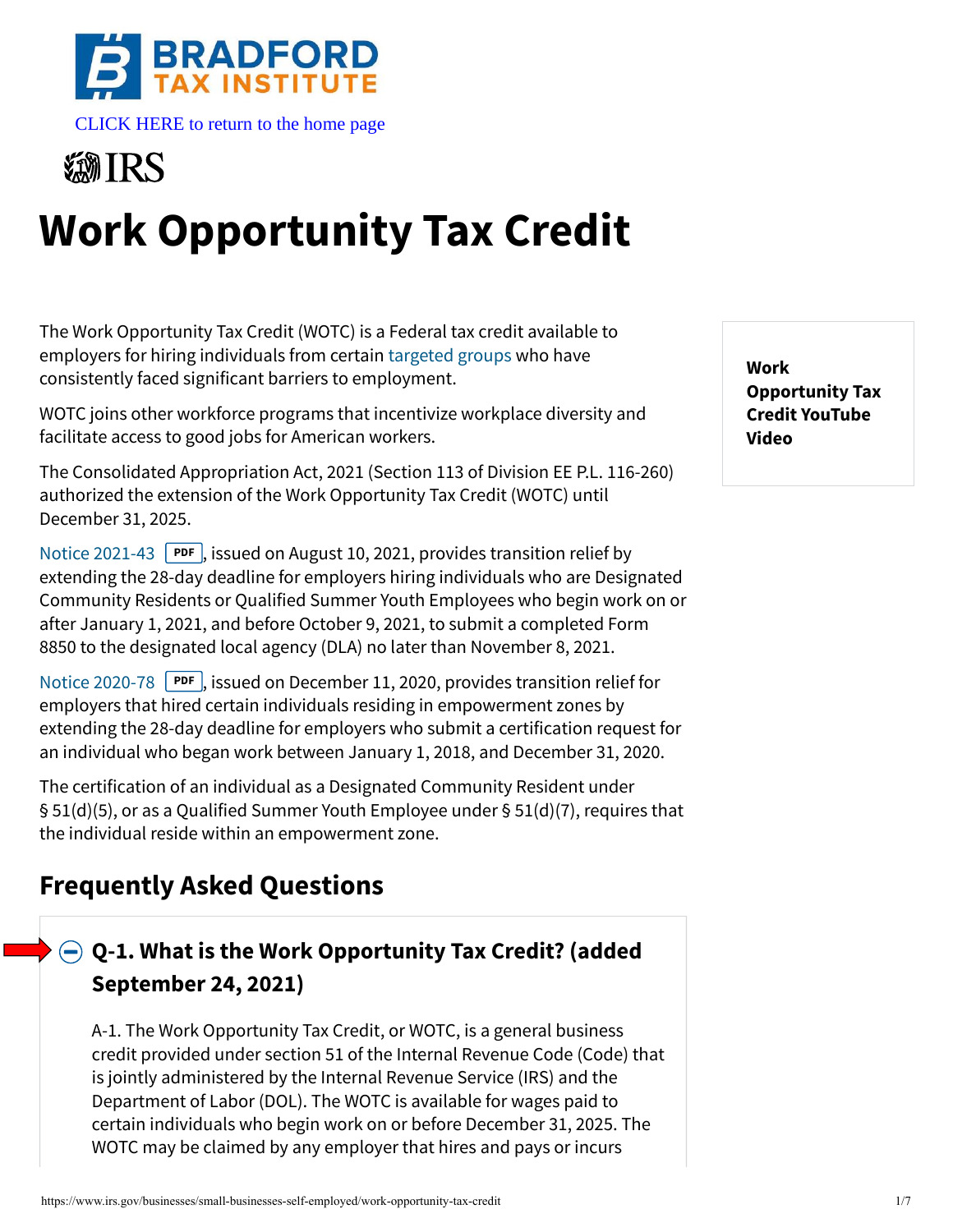wages to certain individuals who are certified by a designated local agency (sometimes referred to as a state workforce agency) as being a member of one of 10 targeted groups. In general, the WOTC is equal to 40% of up to \$6,000 of wages paid to, or incurred on behalf of, an individual who:

- is in their first year of employment;
- is certified as being a member of a targeted group; and
- performs at least 400 hours of services for that employer.

Thus, the maximum tax credit is generally \$2,400. A 25% rate applies to wages for individuals who perform fewer than 400 but at least 120 hours of service for the employer. Up to \$24,000 in wages may be taken into account in determining the WOTC for certain qualified veterans. An employer cannot claim the WOTC for employees who are rehired. In general, taxable employers may carry the current year's unused WOTC [back one year and then forward 20 years. See the Instructions to Form](https://www.irs.gov/instructions/i3800) 3800 (General Business Credit) for more information.

## **[Q-2. Are both taxable and tax-exempt employers of any](#page-1-0) size eligible to claim the WOTC? (added September 24, 2021)**

<span id="page-1-0"></span>A-2. Employers of all sizes are eligible to claim the WOTC. This includes both taxable and certain tax-exempt employers located in the United States and in certain U.S. territories. While taxable employers claim the WOTC against income taxes, eligible tax-exempt employers can claim the WOTC only against payroll taxes and only for wages paid to members of the Qualified Veteran targeted group.

## **[Q-3. For which employees may an employer claim the](#page-1-1) WOTC? (added September 24, 2021)**

<span id="page-1-1"></span>A-3. An employer may claim the WOTC for an individual who is certified as a member of any of the following targeted groups under section 51 of the Code:

- the formerly incarcerated or those previously convicted of a felony;
- recipients of state assistance under part A of title IV of the Social Security Act (SSA);
- veterans;
- residents in areas designated as empowerment zones or rural renewal counties;
- individuals referred to an employer following completion of a rehabilitation plan or program;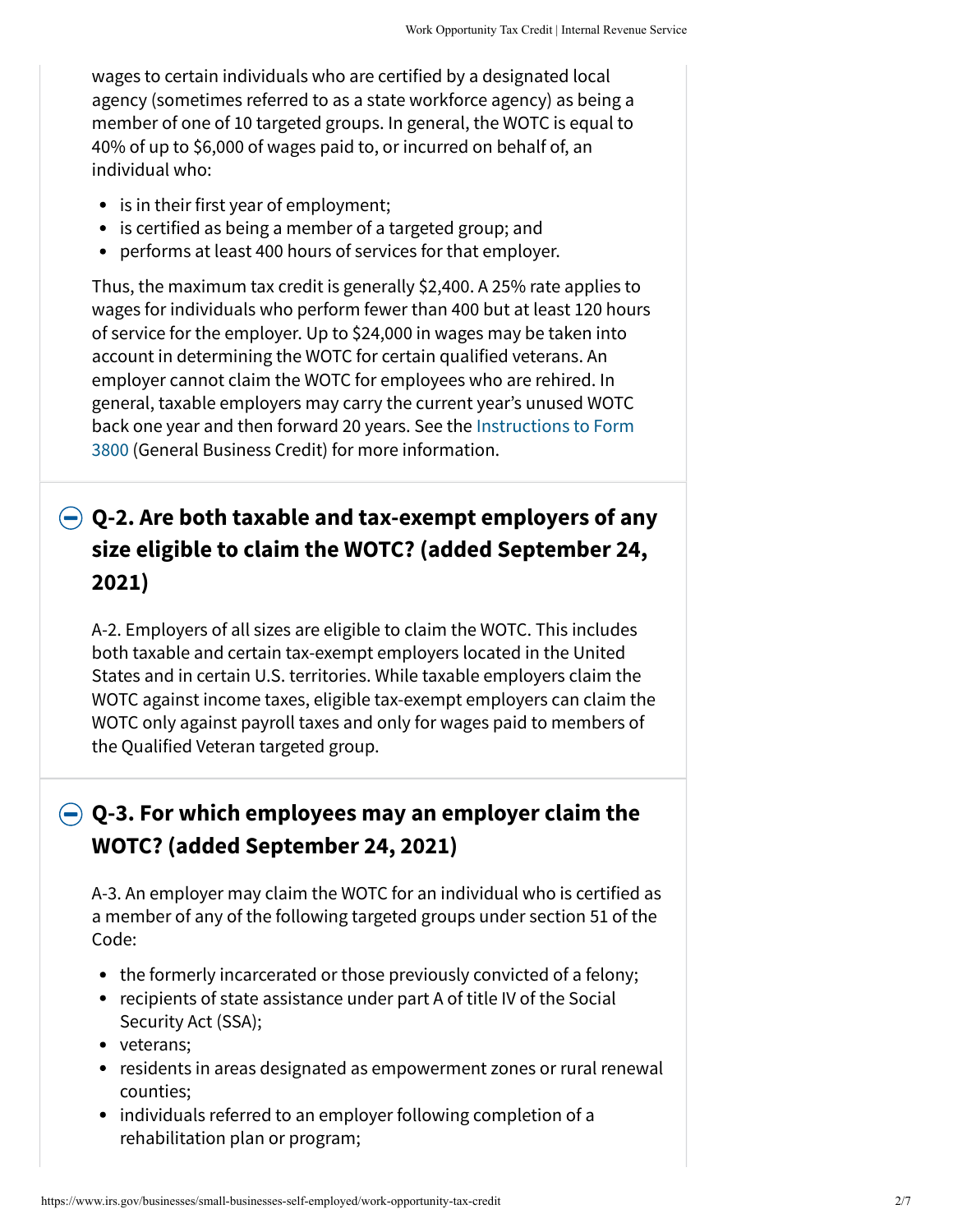- individuals whose families are recipients of supplemental nutrition assistance under the Food and Nutrition Act of 2008;
- recipients of supplemental security income benefits under title XVI of the SSA;
- individuals whose families are recipients of state assistance under part A of title IV of the SSA; and
- individuals experiencing long-term unemployment.

## **[Q-4. What does an employer need to do to claim the](#page-2-0) WOTC? (added September 24, 2021)**

<span id="page-2-0"></span>A-4. On or before the day that an offer of employment is made, the employer and the job applicant must complete Form 8850 (Pre-Screening Notice and Certification Request for the Work Opportunity Credit). The employer has 28 calendar days from the new employee's start date to submit Form 8850 to the designated local agency located in the state in which the business is located (where the employee works). Additional forms may be required by the DOL to obtain certification. See the [Instructions to Form 8850](https://www.irs.gov/instructions/i8850) and the DOL Employment and Training Administration's website on WOTC  $\bm{\mathcal{C}}$  for more information. Following receipt of a certification from the designated local agency that the employee is a member of one of the 10 targeted groups, taxable employers file Form 5884 (Work Opportunity Credit) and tax-exempt employers file Form 5884-C (Work Opportunity Credit for Qualified Tax-Exempt Organizations Hiring Qualified Veterans) to claim the WOTC. See the [Instructions to Form 5884](https://www.irs.gov/instructions/i5884) and [Form 5884-C](https://www.irs.gov/forms-pubs/about-form-5884-c) for more information. [Additionally, see the LB&I and SB/SE Joint Directive on the Work](https://www.irs.gov/businesses/corporations/lbi-and-sbse-joint-directive-on-the-work-opportunity-tax-credit-per-internal-revenue-code-section-51-irc-ss-51) Opportunity Tax Credit that the IRS issued to help certain employers affected by extended delays in the WOTC certification process.

## **Q-5. If an employer is eligible for other wage-based [credits, can it also claim the WOTC? \(added September](#page-2-1) 24, 2021)**

<span id="page-2-1"></span>A-5. Generally, the wages that are used to calculate the WOTC cannot be used to calculate other wage-based credits, however an employer may be able to claim more than one wage-based credit for the same employee. Provided the same wages are not used to calculate each credit, an employer may be able to claim the WOTC and another credit such as the American Rescue Plan's Employee Retention Credit (ERC), the Empowerment Zone Employment Credit, the Employer Credit for Paid Family and Medical Leave, and the ERC for employers affected by qualified disasters, among others. For example, a small business can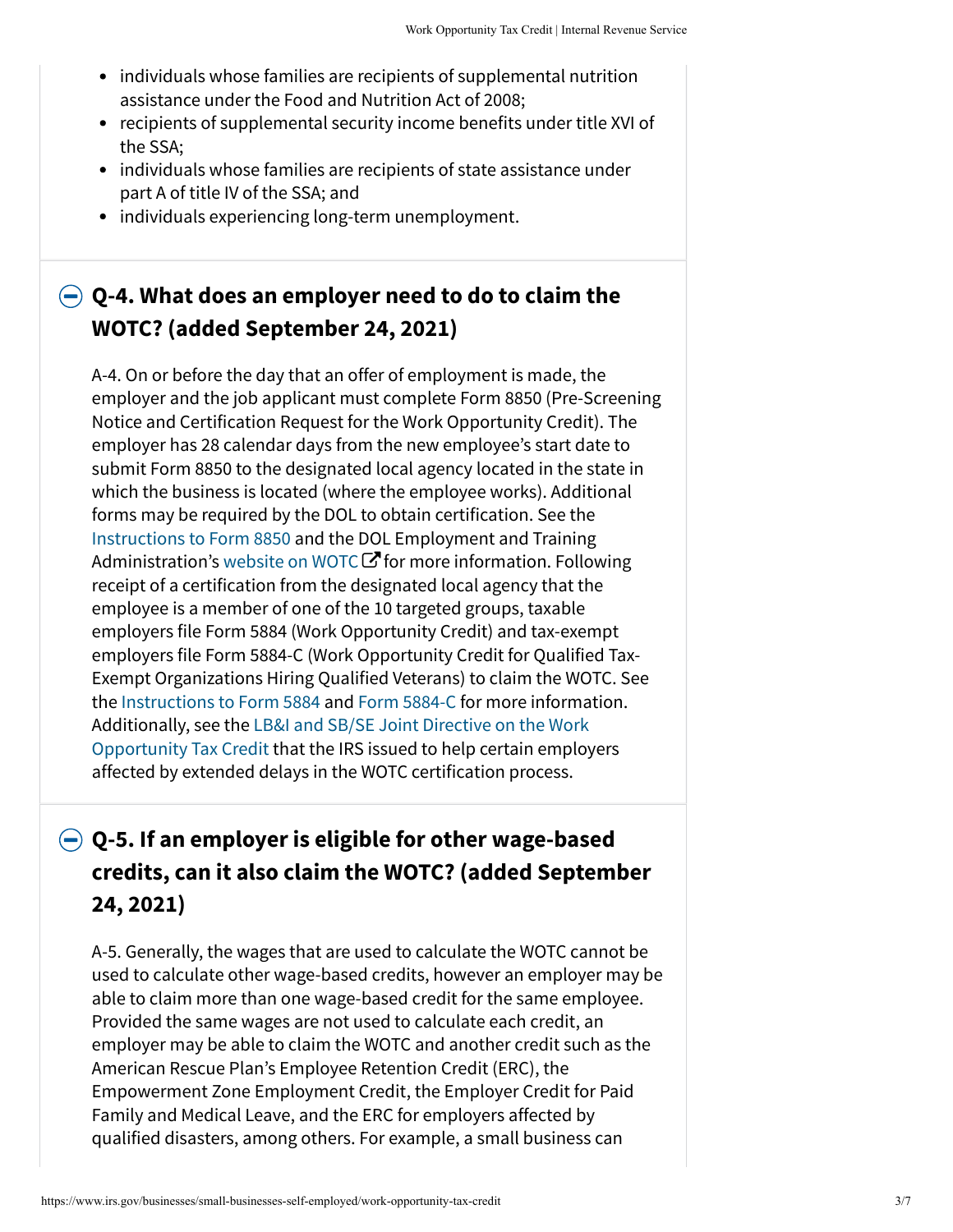combine the WOTC with the American Rescue Plan's ERC and claim both credits on wages paid to the same employee, provided that any wages used to calculate the WOTC are not also used to calculate the ERC.

## <span id="page-3-0"></span>**Targeted Groups**

Employers can hire eligible employees from the following target groups for WOTC.

#### <span id="page-3-1"></span>**[Qualified IV-A Recipient](#page-3-1)**

An individual who is a member of a family receiving assistance under a state plan approved under part A of title IV of the Social Security Act relating to Temporary Assistance for Needy Families (TANF). The assistance must be received for any 9-month period during the 18-month period ending on the hiring date.

#### **[Qualified Veteran](#page-3-2)**

<span id="page-3-2"></span>A "qualified veteran" is a veteran who is any of the following:

- A member of a family receiving assistance under the Supplemental Nutrition Assistance Program (SNAP) (food stamps) for at least 3 months during the first 15 months of employment.
- Unemployed for a period totaling at least 4 weeks (whether or not consecutive) but less than 6 months in the 1-year period ending on the hiring date.
- Unemployed for a period totaling at least 6 months (whether or not consecutive) in the 1-year period ending on the hiring date.
- A disabled veteran entitled to compensation for a service-connected disability hired not more than one year after being discharged or released from active duty in the U.S. Armed Forces.
- A disabled veteran entitled to compensation for a service-connected disability who is unemployed for a period totaling at least six months (whether or not consecutive) in the one-year period ending on the hiring date.

See IRS [Notice 2012-13](https://www.irs.gov/pub/irs-drop/n-12-13.pdf) **PDF** for more detailed information.

#### **[Ex-Felon](#page-3-3)**

<span id="page-3-3"></span>A "qualified ex-felon" is a person hired within a year of:

- Being convicted of a felony or
- Being released from prison from the felony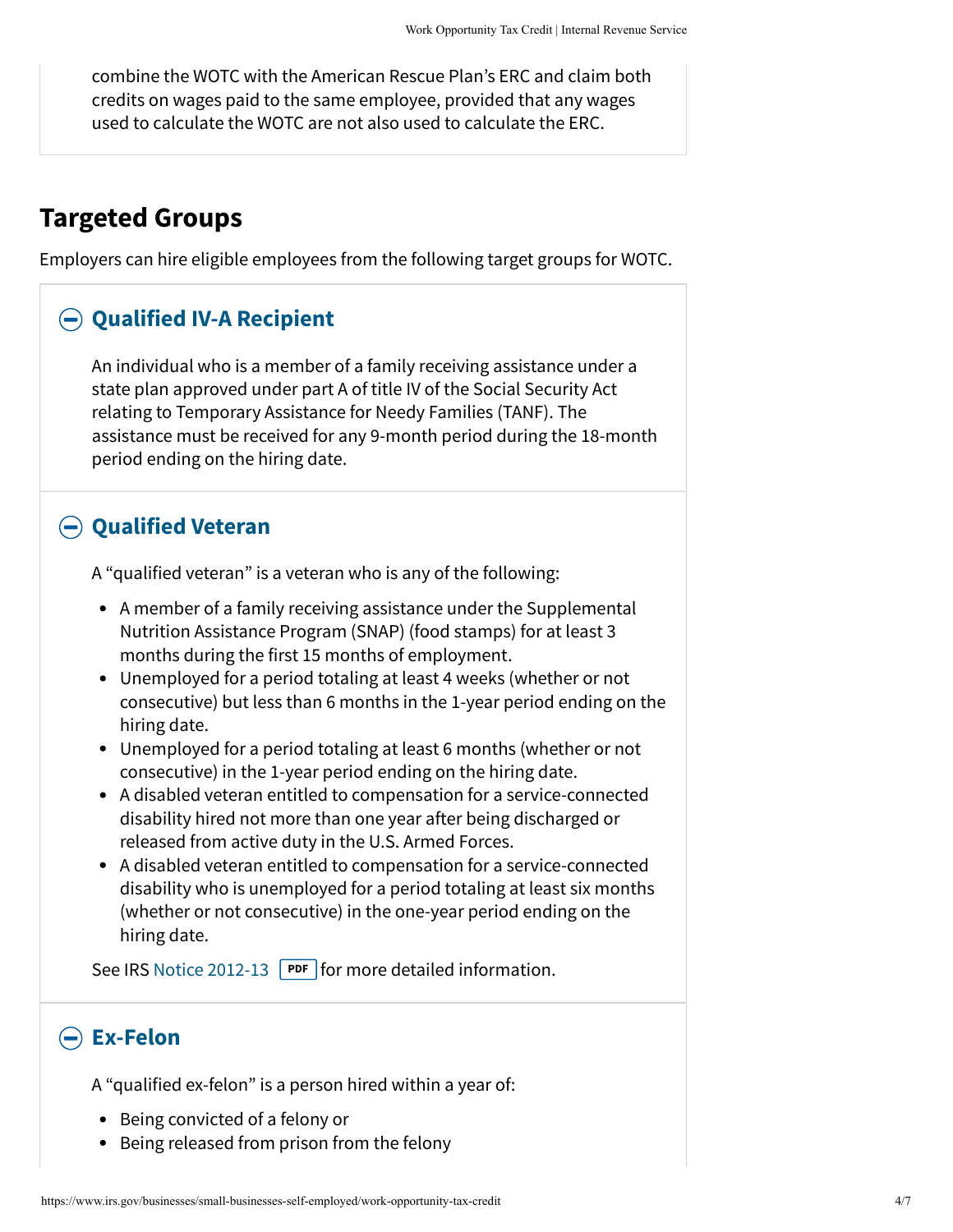#### **[Designated Community Resident \(DCR\)](#page-4-0)**

<span id="page-4-0"></span>A DCR is an individual who, on the date of hiring

- Is at least 18 years old and under 40,
- Resides within one of the following:
	- An Empowerment zone
	- An Enterprise community
	- A Renewal community
- AND continues to reside at the locations after employment.

#### **[Vocational Rehabilitation Referral](#page-4-1)**

<span id="page-4-1"></span>A "vocational rehabilitation referral" is a person who has a physical or mental disability and has been referred to the employer while receiving or upon completion of rehabilitative services pursuant to:

- A state plan approved under the Rehabilitation Act of 1973 OR
- An Employment Network Plan under the Ticket to Work program, OR
- A program carried out under the Department of Veteran Affairs.

#### **[Summer Youth Employee](#page-4-2)**

<span id="page-4-2"></span>A "qualified summer youth employee" is one who:

- $\bullet$  Is at least 16 years old, but under 18 on the date of hire or on May 1, whichever is later, AND
- Is only employed between May 1 and September 15 (was not employed prior to May 1) AND
- Resides in an Empowerment Zone (EZ), enterprise community or renewal community.

## **[Supplemental Nutrition Assistance Program \(SNAP\)](#page-4-3) Recipient**

<span id="page-4-3"></span>A "qualified SNAP benefits recipient" is an individual who on the date of hire is:

- At least 18 years old and under 40, AND
- A member of a family that received SNAP benefits for:
	- $\circ$  the previous 6 months OR
	- $\circ$  at least 3 of the previous 5 months.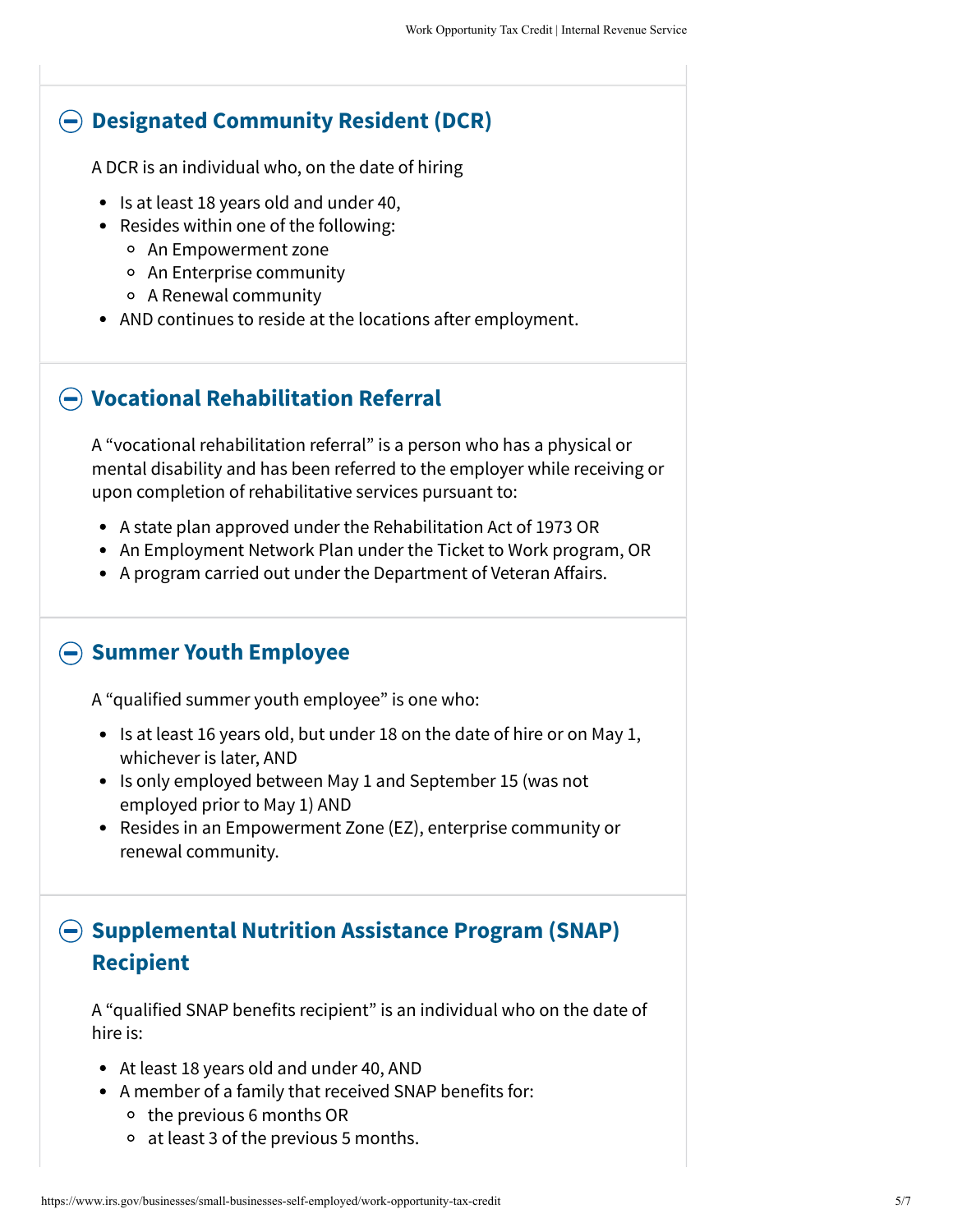#### <span id="page-5-0"></span>**[Supplemental Security Income \(SSI\) Recipient](#page-5-0)**

An individual is a "qualified SSI recipient" if a month for which this person received SSI benefits is within 60 days of the date this person is hired.

#### <span id="page-5-1"></span>**[Long-Term Family Assistance Recipient](#page-5-1)**

A "long term family recipient" is an individual who at the time of hiring is a member of a family that meet one of the following conditions:

- Received assistance under an IV-A program for a minimum of the prior 18 consecutive months; OR
- Received assistance for 18 months beginning after 8/5/1997 and it has not been more than 2 years since the end of the earliest of such 18 month period; OR
- Ceased to be eligible for such assistance because a Federal or State law limited the maximum time those payments could be made, and it has been not more than 2 years since the cessation.

#### <span id="page-5-2"></span>**[Qualified Long-Term Unemployment Recipient](#page-5-2)**

A qualified long-term unemployment recipient is one who has been unemployed for not less than 27 consecutive weeks at the time of hiring and received unemployment compensation during some or all or the unemployment period.

# **Pre-screening and Certification**

An employer must obtain certification that an individual is a member of the targeted group, before the employer may claim the credit. An eligible employer [must file Form 8850, Pre-Screening Notice and Certification Request for the Work](https://www.irs.gov/forms-pubs/about-form-8850) Opportunity Credit, with their respective state workforce agency within 28 days after the eligible worker begins work.

Employers should contact their individual state workforce agency with any specific processing questions for Forms 8850.

# **Limitations on the Credits**

The credit is limited to the amount of the business income tax liability or Social Security tax owed.